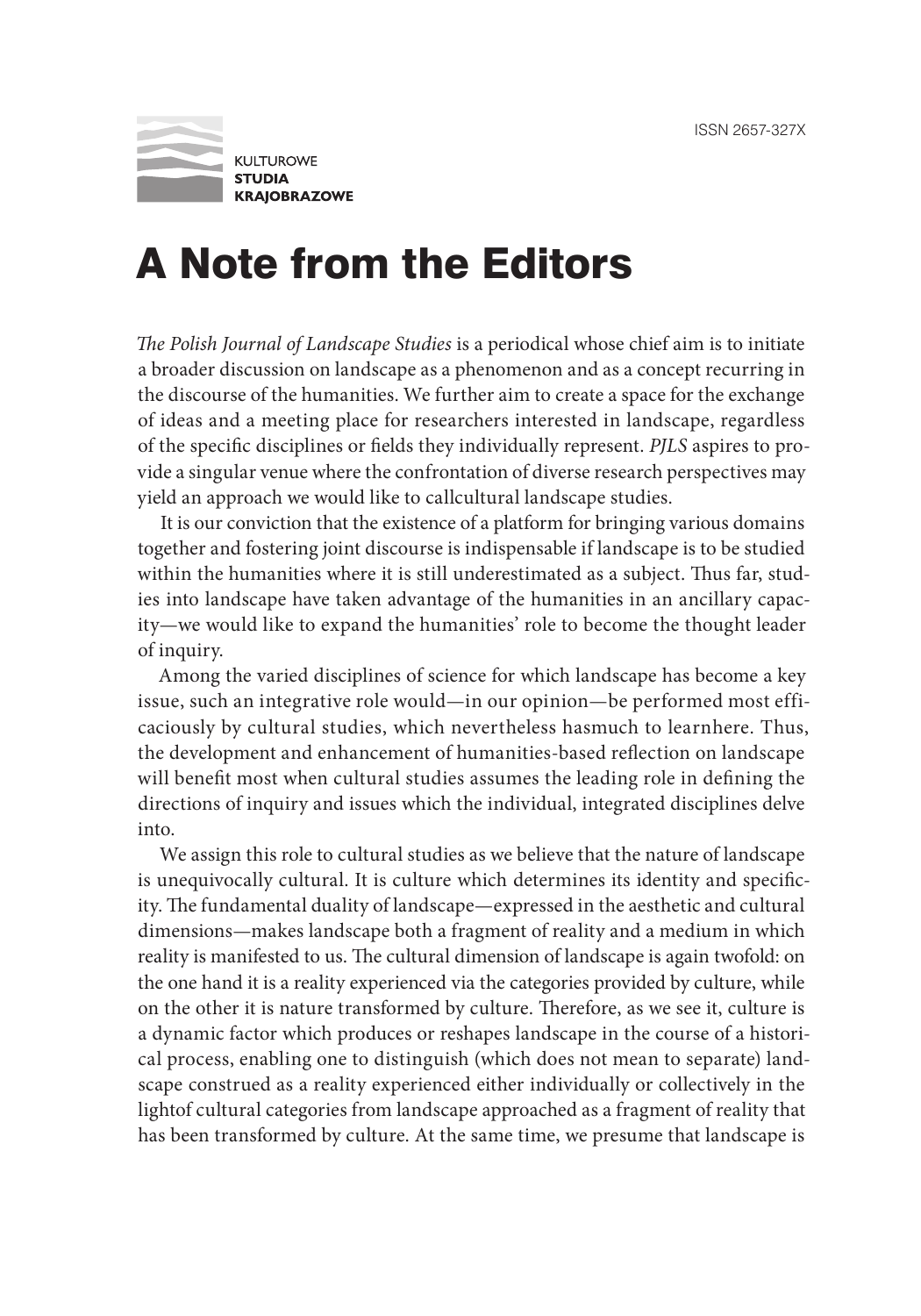endowed with agency, both with respect to the formation of cultural tradition and the moulding of individual modes of sensory experience of the world.

Previous attempts to tackle landscape, undertaken within specific interested fields (aesthetics, geography, history of art, history, cultural studies, anthropology, archaeology, architecture) demonstrate the breadth of its connotations, extending from artistic substance, through geographical meanings to metaphorical signification.This multiplicity of senses that landscape has yielded, led previously to a division between the notion of landscape and the notion of cultural landscape, splendidly reflected in Mieke Bal's idea of "travelling concepts". *PJLS* intends to facilitate a reconceptualization of landscape while taking its wandering nature into account;this necessarily entails going beyond the previous, one-sided concepts which perpetuated the aforementioned divisions. Cultural landscape studies would therefore be an interdisciplinary project mediating between fields which have traditionally been interested in the issue and integrating various scientific approaches. This is the only way to fully appreciate the multifaceted character of landscape and thus enable it to be viewed and explored as a process. This is all the more important given the profound and acute changes to landscape resulting from civilisational development.

In adopting the premise that the character of landscape is cultural, we invoke Stanisław Pietraszko, a classic of Polish cultural studies whose essay opens the first issue of *PJLS*, thus literally launching the journal and inaugurating the debate on landscape as a cultural phenomenon. This is no accident, as Pietraszko has raised a number of weighty issues in the discourse surrounding landscape. According to Pietraszko, the essence of landscape, and hence its concept, should be sought in the realm of the human universe. It is there, by virtue of association with values, that landscape acquires its cultural dimension: aesthetic values, bound to landscape by default, as it were, allow its manifestation, but only ethical values fuse the aesthetic with the environment of human life. This is the sense in which we speak of landscape as a cultural *good*.

The essay by Pietraszko and another by Henryk Elzenberg, also featured in this volume, are in a sense an example of what we set out to do. The subsequent issues of the journal will also include texts by Polish researchers for whom landscape, the relation between nature and culture, the aesthetics of landscape or landscape art have been an inspiring object of inquiry. In this respect, we intend to promote Polish thought on landscape, historical as well as contemporary.

This particular edition is also made up of answers submitted by researchers who responded to a questionnaire we had sent out. These have been divided into two parts in which we present answers (in alphabetical order) in a twofold form: that of a paper and a standard response to a survey. The latter was intended as a tool with which to analyse the current status of landscape in the Polish humanities. However, we will neither summarise those nor formulate an unequivocal diagnosis, as any